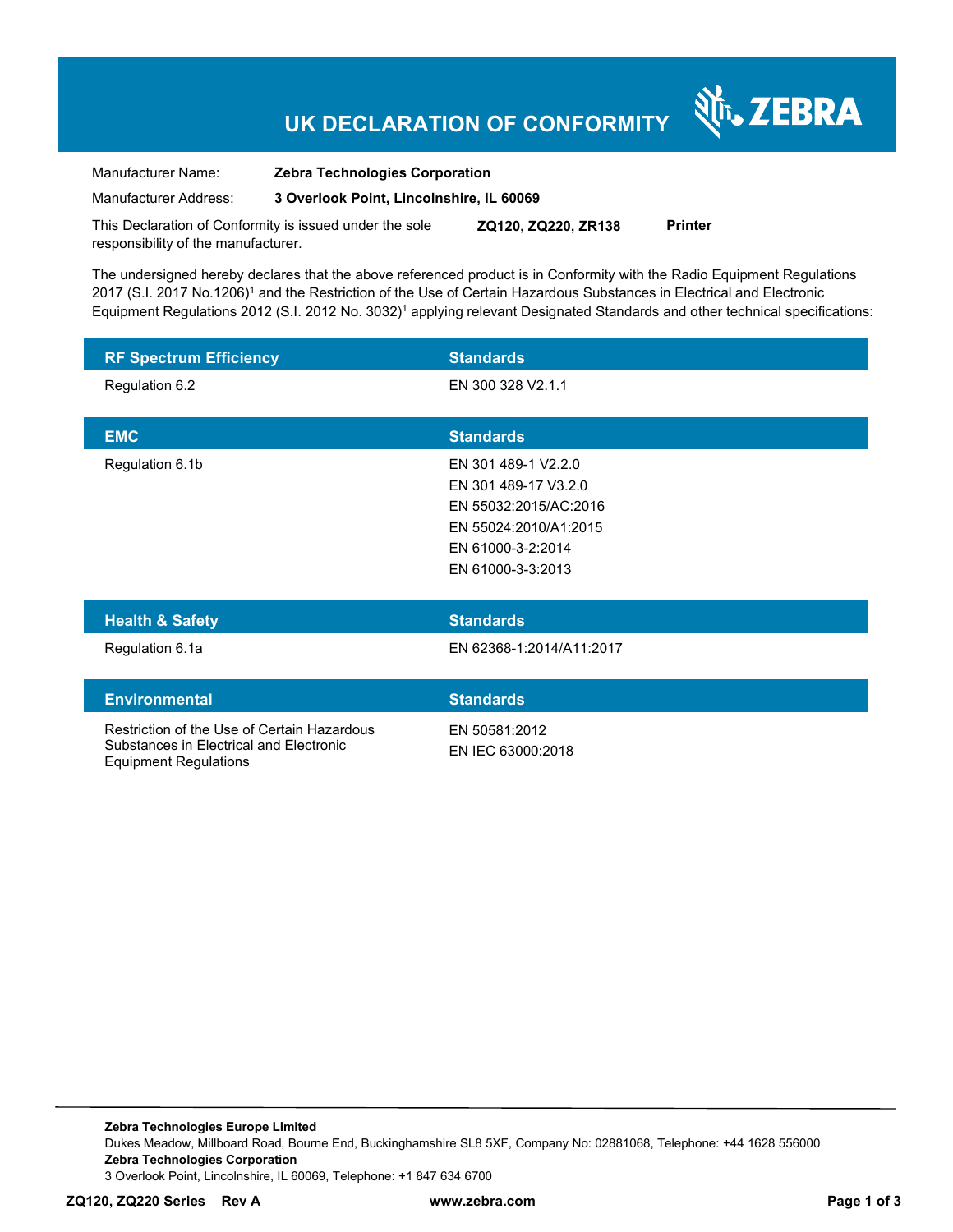# **UK DECLARATION OF CONFORMITY**



With regard to the Radio Equipment Regulations 2017 (S.I. 2017 No.1206)<sup>1</sup>, the conformity assessment procedure referred to in regulation 41(4)(a) and detailed in Schedule 2 has been followed.

 $^{\rm 1}$  As amended by applicable EU withdrawal legislation implemented at the time of issuing this declaration

### **Signed on behalf of Zebra Technologies Corporation**

Cady

*(Authorized Corporate Signature)* Jay Cadiz Rev: A Manager, Compliance Engineering **Date: 27 April 2021 Date: 27 April 2021** Place: Lincolnshire, USA